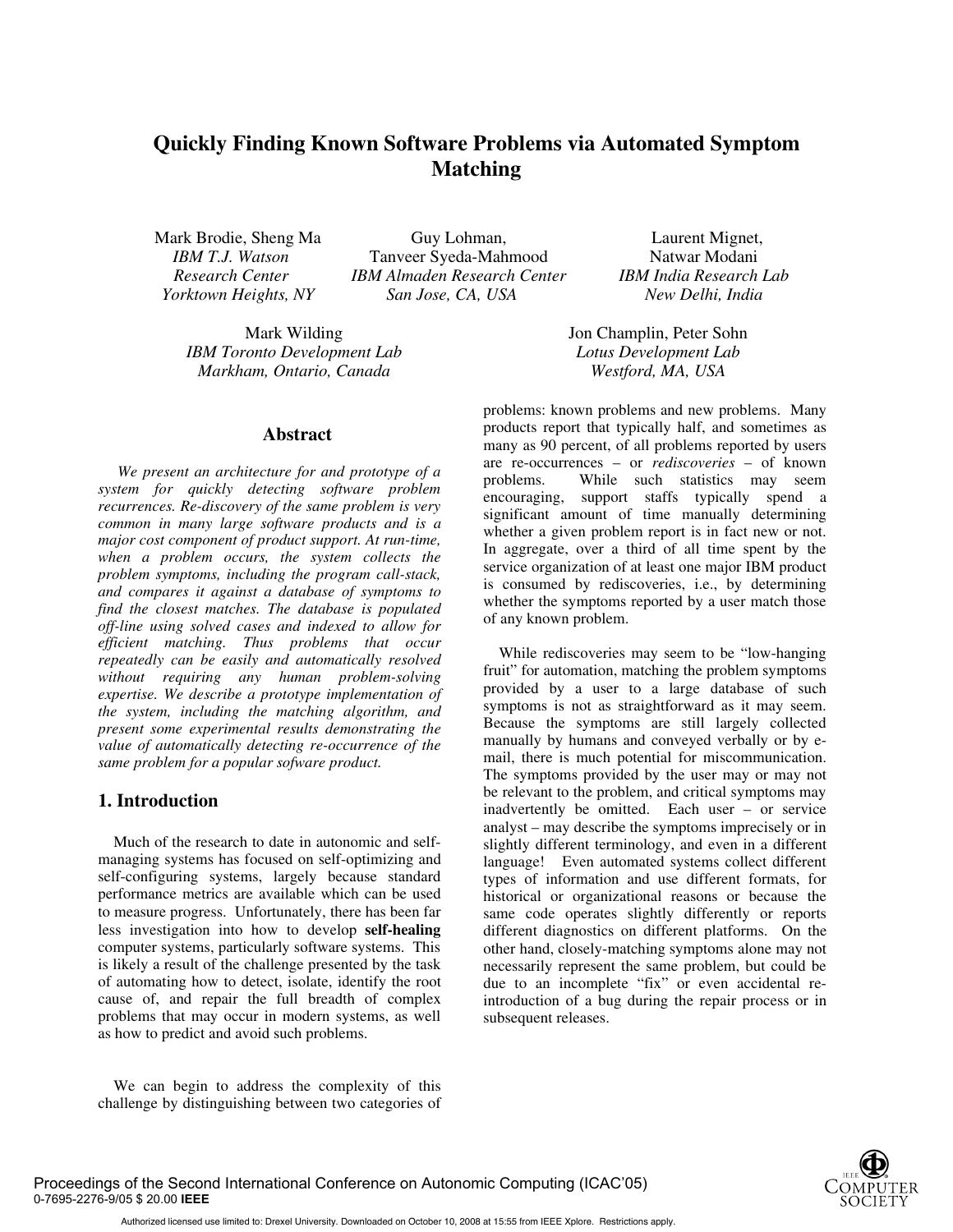Our ultimate goal in this research is to significantly reduce the cost of servicing software products by developing symptom databases that can be populated and searched automatically, i.e., by self-healing agents. But a necessary first step is to solve the more immediate problem of speeding the process by which human service analysts now perform this function, Typically, structured symptoms, particularly those generated by software, are more amenable to automated matching than semi-structured or unstructured symptom descriptions provided by humans, so we began with these and hope to extend our work to the more challenging types of symptoms in the future.

Perhaps the most pervasive and highly-structured type of symptom in software systems is the call stack produced by a hard system failure such as a "trapped" error, a "hang", or an undetected "system crash". The call stack reconstructs the sequence of function calls leading up to the failure via the operating system's stack of addresses that is pushed each time a function is called and popped when it returns. Error-handling routines map each address on this stack back to the function's name and the offset from that function's entry point at which the next call was initiated. This provides the exact address at which the problem occurred (in the case of a crash) or was first detected (i.e., "trapped"), as well as the path through the code by which the system arrived at that address. This information can be extremely useful to anyone attempting to fix the problem, so it is typically captured in human-readable form. More importantly for our purposes, the call stack also defines a kind of signature of instances of this class of problem, which we exploit in this work to search and match known problems in a database.

An example of a call stack is given in Figure 1. In this format, each line gives the function's address, followed by the function name, separated by two underscores from the C++ "mangled" names of the arguments of that function and the offset (note that a few lines in the figure wrap). The first line gives the top of the stack, i.e. the most recently invoked function, and the bottom of the stack gives the entry point (which has been omitted for brevity).

The stack in Figure 1 illustrates a number of features that any stack-matching procedure must take into account. The top few routines are typically common error-handling routines that any error in a component is supposed to call (by coding convention), and are therefore often useless for isolating or identifying the problem. Similarly, the entry function at the bottom of the stack is common to all invocations of this product and hence irrelevant. The stack may also contain recursive calls which may need to be ignored in order not to confuse the matching.

|                                                                  |  | 6401261 *** Start stack traceback ***                                           |
|------------------------------------------------------------------|--|---------------------------------------------------------------------------------|
|                                                                  |  | $0xD10ED244$ sqloDumpEDU + $0x1C$                                               |
| Common<br>Error<br>Handling                                      |  | 0x200B852C sqldDumpContext FP20sqle agent privatecbiN42PcPvT2 + 0x148           |
|                                                                  |  | $0xDE244A8C$ sqlrr dump ffdc FP8sqlrr cbiT2 + 0x520                             |
|                                                                  |  | 0xD1220FC0 sqlzeDumpFFDC FP20sqle_agent_privatecbUlP5sqlcai + 0x48              |
| <b>Routines</b>                                                  |  | 0xD1220BB0 sqlzeSqlCode FP20sqle agent privatecbUiUIT3P5sqlcalUsPc + 0x2D4      |
| (Ignore)                                                         |  | $0xDF9C08EC$ sqlnn erds FiN41e + $0x174$                                        |
| <b>FAILURE!</b>                                                  |  | 0x2158F5D4 sqlno_ff_compute_FP13sqlno_globalsP19sqlno_ff_essentials + 0x628     |
| Levels of                                                        |  | 0x2158FBBC sqlno ff or FP13sqlno globalsP19sqlno ff essentialsPf+0x260          |
| Recursion<br>Probably<br>Not<br>Relevant                         |  | 0x2158F384 sqlno ff compute FP13sqlno globalsP19sqlno ff essentials + 0x3D8     |
|                                                                  |  | 0x2158FBBC sqlno ff or FP13sqlno globalsP19sqlno ff essentialsPf+0x260          |
|                                                                  |  | 0x2158F384 sqlno ff compute FP13sqlno globalsP19sqlno ff essentials + 0x3D8     |
|                                                                  |  | 0x2158FBBC sqlno ff or FP13sqlno globalsP19sqlno ff essentialsPf+0x260          |
|                                                                  |  | 0x2158F384 sqlno ff compute FP13sqlno globalsP19sqlno ff essentials + 0x3D8     |
|                                                                  |  | 0x2172AF50 sqlno ntup ff scan FP13sqlno globals + 0x10E0                        |
| Entry-level<br>Routines<br>Definitely<br>Not<br>Relevant<br>(Too |  | 0x2174D1EC sqlno prep phase FP13sqlno globalsP9sqlnq qur + 0x1704               |
|                                                                  |  | $0x2174B29C$ sqlno exe FP9sqlnq qur + $0x944$                                   |
|                                                                  |  | 0xDFAA7C3C sqlnn cmpl FP20sqle agent privatecbP11sqlrrstrings17sqlnn compileMod |
|                                                                  |  | eT3P14sqlrr cmpl envlT7PP9sqlnq qur + 0x48E4                                    |
|                                                                  |  | 0xDFAA32CC sqlnn cmpl FP20sqle agent privatecbP11sqlrrstrings17sqlnn compileMod |
|                                                                  |  | eT3P14sqlrr cmpl env + 0x68                                                     |
|                                                                  |  | 0xDE514DD0 sqlra compile var FP8sqlrr cbP14sqlra cmpl envPUciUsN54P16sqlra cach |
| Common)                                                          |  | ed var $PiPUL + 0x1290$                                                         |
|                                                                  |  |                                                                                 |

#### **Figure 1: Example of a call stack.**

 The further up the stack one goes, short of the error handling routines, the more relevant is each function name. The function just below the error handling routines is the function that first detected the error, but it may or may not have caused that error. It's possible that the routines that called it passed an illegal value, or otherwise contributed to the error, so the path to that routine may or may not be relevant to the problem.

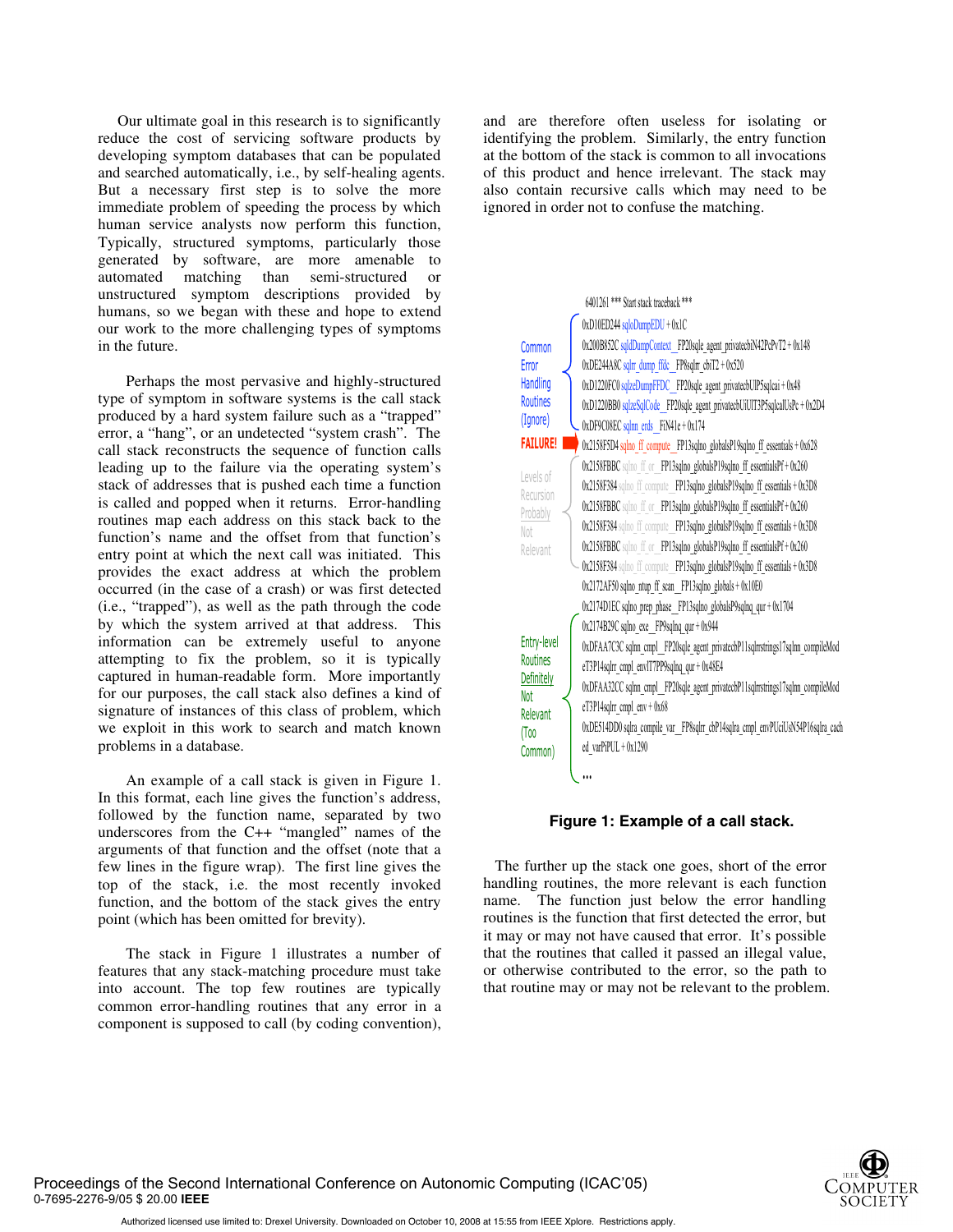Matching a call stack to a database of such call stacks therefore comprises the following steps:

- 1. Parsing the text field in which the call stack occurs, to identify each function name in the stack (this step may be omitted if the stack is already tagged, e.g. via XML);
- 2. Removing the error handling routines at the top of the stack and (some of) the common entry routines;
- 3. Removing recursive function calls if appropriate;
- 4. Matching the remaining stack to those in the database by a matching algorithm that takes into consideration the position of each function in the remaining stack.

We will describe each of these steps in more detail in this paper, and also detail ways to index the stacks for efficient search without having to compare the target stack against every stack in the database.

The remainder of the paper is organized as follows. We first provide an overview of the architecture of our symptom-matching system in Section 2. Section 3 discusses the design and implementation details of each of the steps, including how the symptom database is populated and indexed, as well as the details of how stack matching is performed. Section 4 presents experimental results for a version of this system that will soon be deployed in the Lotus Notes/Domino 7.0 product. We compare our approach to related work in Section 5, and in Section 6 describe future work and conclusions.

## **2. Architecture**

 Figure 2 illustrates the overall process. It has two main parts: the on-line components that collect information from end-users and conduct matching and search operations for a match request, and the off-line components that manage the case database.

 The matching and search engine (MSE) is the core of the on-line part. It begins by logging the received request for record-keeping and problem trend analysis. Its main function is to provide matching results to a matching or search request based on the case knowledge base or its indexing database. The request can be submitted by either a software agent or a query interface. The latter, similar to a web search application, provides an interfaces for a user (e.g. a member of the support staff) to submit a matching request and view the returned results - a ranked list of similar cases, with their resolutions and recommended actions. This will help the user to diagnose a problem based on previously solved cases.

 Our architecture also supports automated data collection, problem reporting and possibly automated actions. When a problem occurs in the customer environment, a data collection agent automatically gathers diagnosis information, such as the program call-stack, other problem symptoms and environmental information. It then sends a diagnosis request to the matching and search engine and coordinates further actions based on the returned matching results.

 In this paper we will focus on the program callstack, but more generally a wide variety of information, such as which applications are running, the version of the operating system, and so on, could



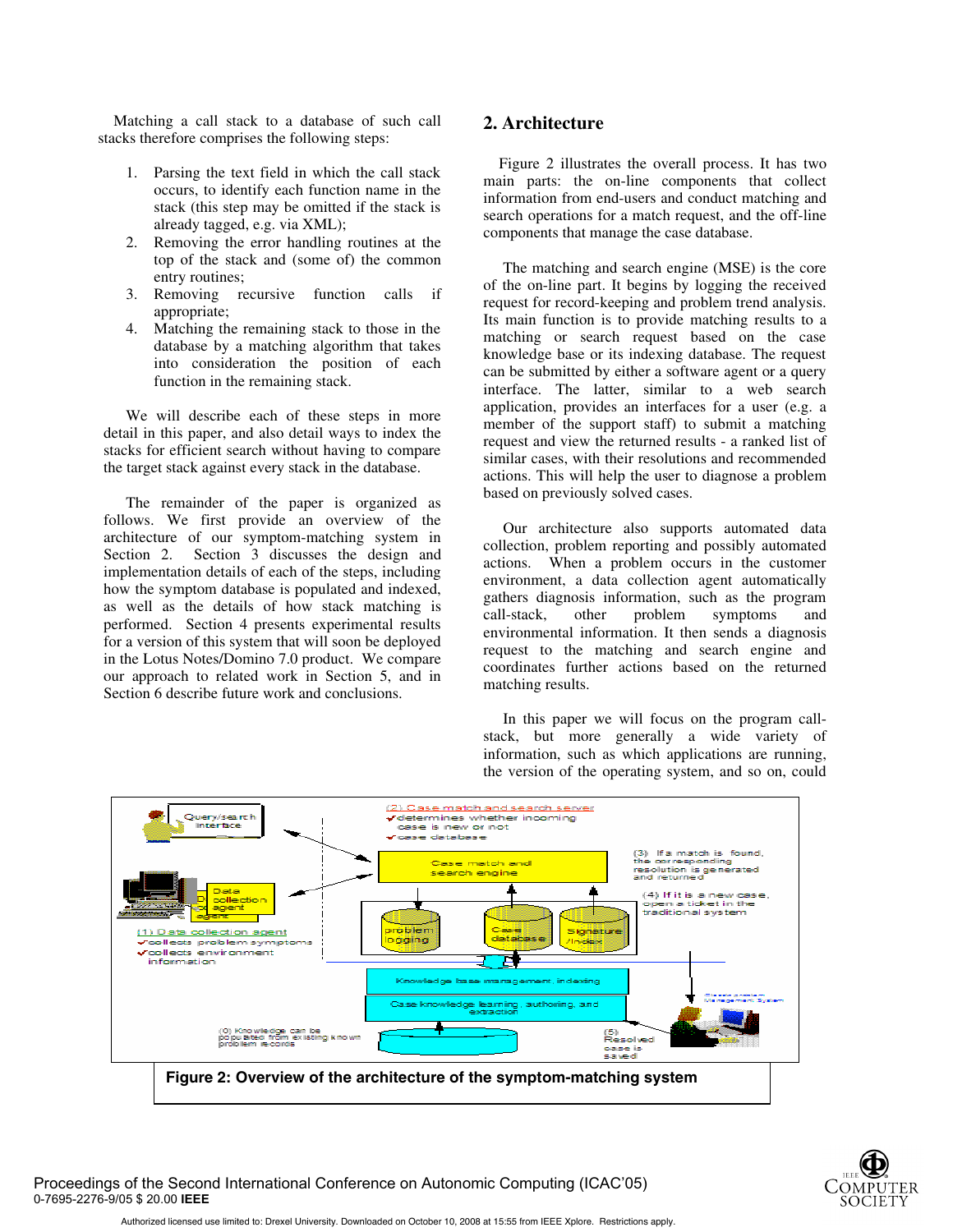be collected. Further, our current prototype only displays matching results and the recommended actions. It can be extended to support automated actions; e.g. opening a ticket to a problem management system if the case is a new problem, or installing a recommended fix for a known problem.

 Knowledge management is an important task to support large scale deployment and maintain the system's effectiveness over time. It includes data management, such as case database indexing for scalable search, as well as the capability to extract cases from existing data sources, support continuous learning to improve matching effectiveness, and authoring and administration interfaces.

### **3. Implementation**

 In this section we describe in more detail the following aspects of the symptom-matching system: data collection, case database population and indexing, and call stack matching, including preprocessing steps such as removal of error-handling routines and recursive calls.

### **3.1. Data-collection**



#### **Figure 3: Data-collection agent.**

 In general, any software product may use its own method to collect problem symptom data. However to create our own testbed for the automated symptommatching system, we implemented a simple datacollection agent. As shown in Figure 3, the agent has three main components: a communicator that communicates with the matching and searching engine (MSE); a set of watchers that monitor a native application and collect the diagnosis information when a problem such as a crash or exception occurs; and a GUI that interacts with the user to display results.

 We have implemented two watchers for Java and Window application respectively. For Java applications we use the JVMDI (Java Virtual Machine Debug Interface) [8]. When the target Java application starts, the JVMDI watcher is loaded into the java.exe process using a command line option. The JVMDI watcher can subscribe to JVM events, in particularly Java exceptions in our implementation. Each time the Java application throws an exception the agent retrieves the information about the class name, failed method, line number, and variable names and values. Such information is handed over to the communicator that in turn submits a request to the MSE.

# **3.2. Call stack extraction from known problem records**

 The initial case database against which matching is done can be populated from known problem records. The process employed is the following. An actual call stack in the midst of a problem description appears as shown in Figure 1. We extract the function sequence by looking for consecutive lines that obey the regular expression

```
address<space>*<func_>+__<rest>*<space>*+<
offset>
```
where address is a string of the form

<Digit>X<HexaDigit>+

and <func> and <rest> are both alphanumeric sequences. The offset is represented by the same regular expression as the address.

 In the database creation stage, the following steps, which are described in detail in the following sections, are also performed: stop-word removal (i.e. removal of common functions, e.g. error-handling routines) recursive-function-call removal, indexing (so that

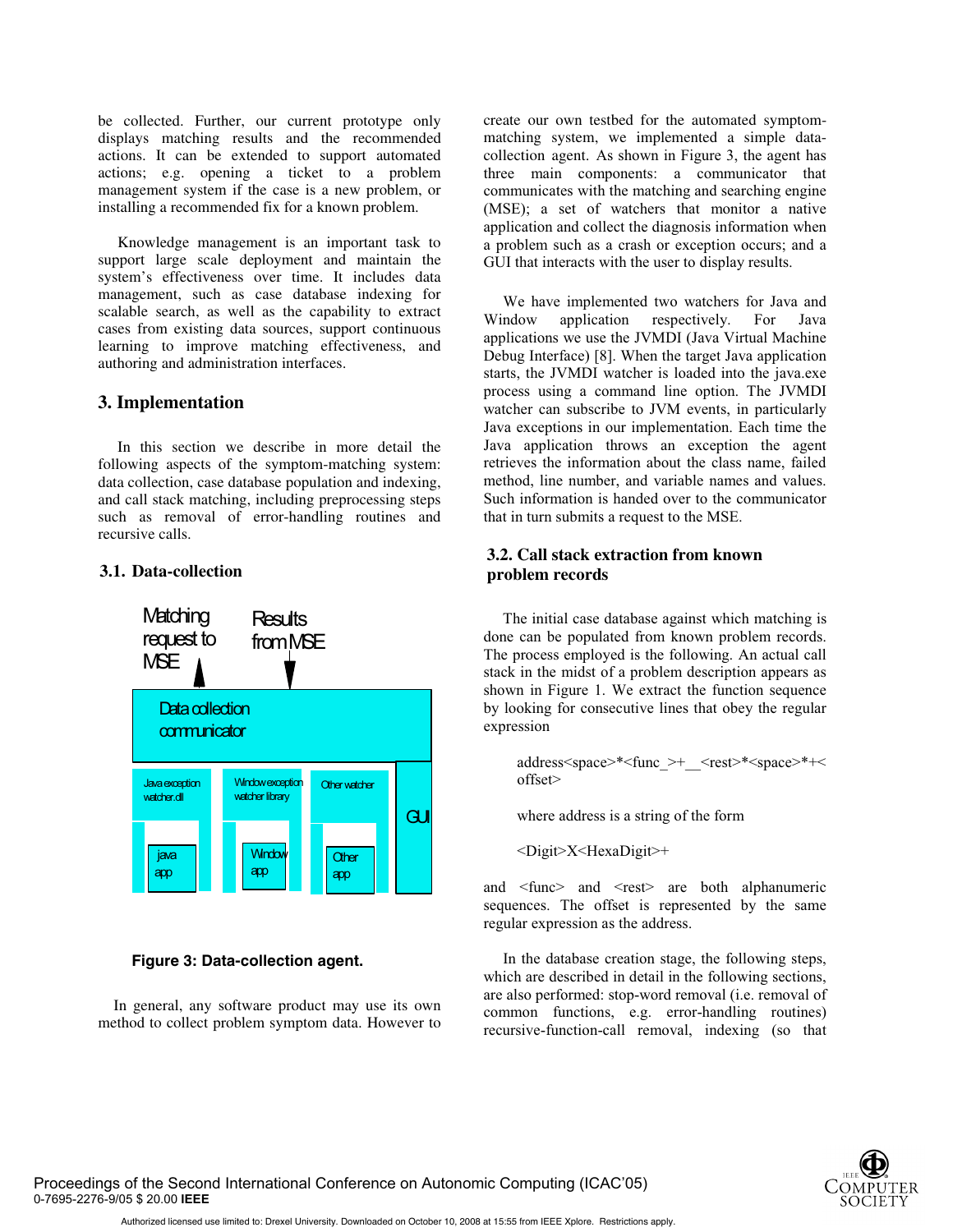queries can be matched efficiently without searching the entire database) and function frequency estimation, used later in the matching procedure.

#### **3.3. Stop-word Removal**

 The call stack matching process contains a preprocessing phase before the stack is matched against the case database. Preprocessing is needed to account for error handling routines and other common functions and recursive calls.

 Call stacks often include the functions which are either entry points or error handling routines. These occur very frequently across various call stacks without providing any additional information about the problem itself. We call these stop-words, by analogy with common words, such as "the", which are ignored by convential text search-engines.

 While the entry points only increase the length of the call stack a little, the error handling routines can have a more profound impact as they are near the top of the stack. For instance if we prune the collection of matches by looking only at the top of the stack, the number of candidate matches would be much larger because the error handling routines are very common across the various call stacks. More dangerous is the case when a new error handling routine is introduced in a new version. This would cause the call stacks for the same problem from previous versions to be rejected as candidate matches. Hence it is critical to remove these stop words from the call stacks prior to matching.

 Currently, our system uses a stop-word list provided by a domain expert, but we are exploring the possibility of determining the stop-words automatically by analyzing the frequency and pattern of the occurrences of the function calls near the top and bottom of the call stacks.

#### **3.4. Recursive Function Calls**

 Recursive function calls occur often in call stacks. For example, a call stack that looks like  $a$ ()- $>b$ ()- $>b$ ()->c() should probably be treated as identical to a call stack  $a()$ ->a()->b()->b()->b()->c() from the point of view of detection of known problems, as the root cause for the two is likely to be the same. In our system, we remove the recursive function calls to normalize both these call stacks to  $a()$ ->b $()$ ->c $()$ .

 The pattern of recursion could be a simple sequence of function repeats or a more complex pattern such as  $a() \rightarrow b() \rightarrow c() \rightarrow b() \rightarrow c()$ . For example Figure 4 shows a stack containing a repeat of the functions sqlno\_call\_sf, sqlno\_each\_opr, sqlno\_call\_sf, sqlno walk qun. The matching metric should be insensitive to the number of recursive calls so that call stacks with different number of repetitions of the same recursive subsequence should be treated as matches.

#### **Figure 4: Illustration of recursion removal.**

 To handle recursions of arbitrary patterns, we conduct a linear scan of the function sequence looking for possible repeats of a symbol. Suppose the stack is the sequence  $\{a_1, a_2, ..., a_n\}$ . Let  $\{i1, i2, ..., ik\}$  be the set of start positions for a symbol  $a_j$  such that  $a_{i1}=a_{i2}=...$  $=a_{ik}=ai$ . Then the subsequence  $a_{il}-a_{jl}$  is a recursive pattern if  $a_{im}=a_{i+m-1}$  for all 1<m <i-1. This can be used to perform recursion removal in  $O(n^3)$  in the worst case.

#### **3.5. Matching**

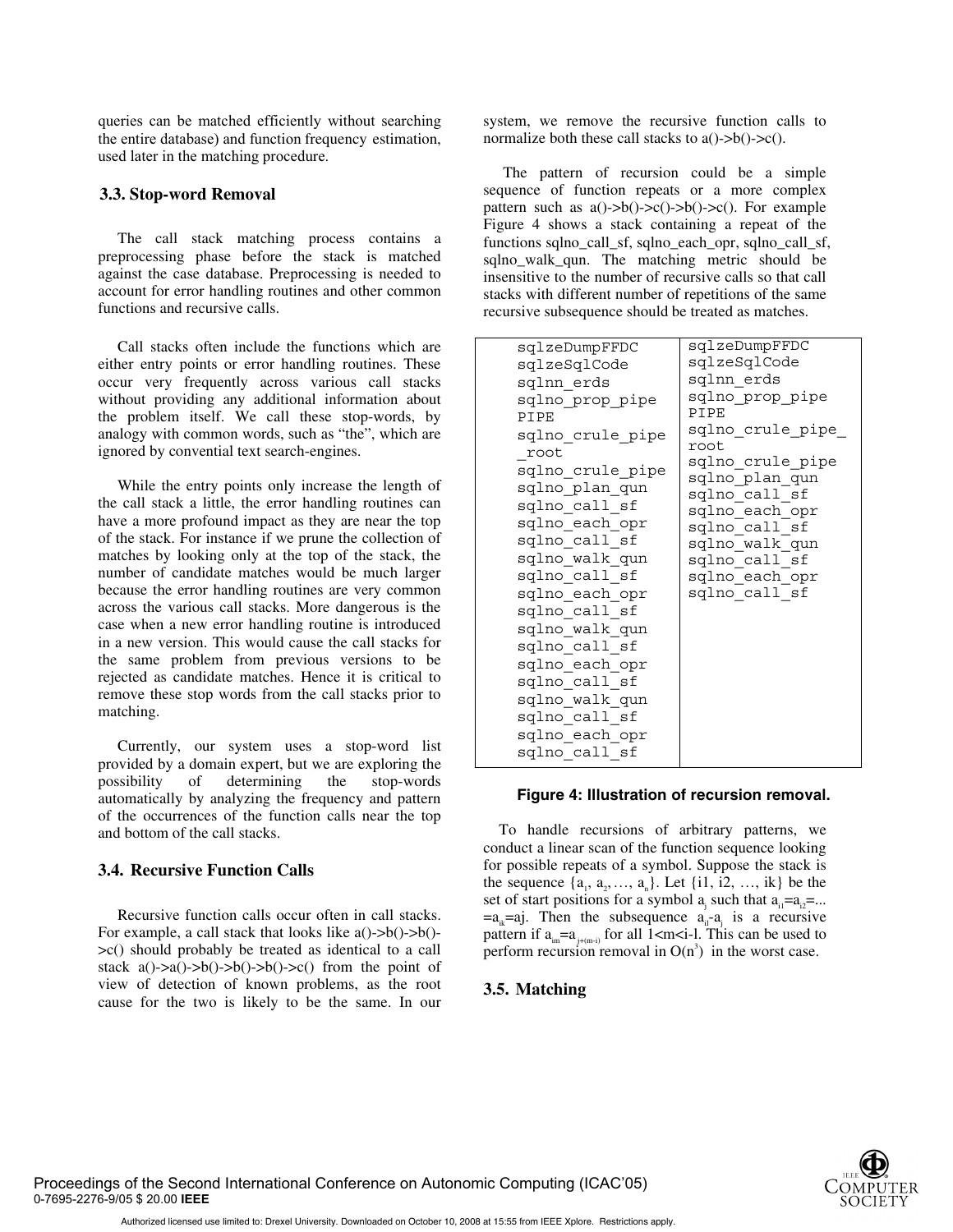The problem of matching a call stack against a case database can be described as follows. Given a query stack  $Q = \{q_1, q_2, ..., q_m\}$  consisting of a sequence of functions, find the best matching sequence  $D = \{d_1, d_2, d_3, d_4, d_5, d_6, d_7, d_8, d_9, d_9, d_9, d_{10}, d_{11}, d_{12}, d_{13}, d_{14}, d_{15}, d_{16}, d_{17}, d_{18}, d_{19}\}$  $..., d_n$ } from the database, or a ranked list of the best matching database sequences.

 How can the best matching function sequence be defined? Intuitively, a sequence is a good match if it has considerable overlap with the query sequence. There is a large body of algorithms from the string matching literature for both edit distance - the minimum number of edit operations, insertions, deletions and letter substitutions that transform one string to another [Levenshtein 66] - and biological sequence searching that could be applicable to our problem. However call stack matching contains some distinct features (in addition to the recursive function calls removed above): function gaps are more common than function substitutions, and position in a sequence is important.

#### **Gaps vs. substitutions**

 First, simple approaches such as finding the longest common subsequence would not be suitable, as they allow arbitrary gaps between contiguous subsequences in defining the overall subsequence. Variants based on edit-distance allow for substitutions as well as insertions. For the case of call stack matching, while gaps or insertions are tolerable (corresponding to extra function calls or missing functions calls), it is unlikely that function names can be substituted and still represent a manifestation of the same problem. Thus insertions and deletions should be emphasized over substitutions. However, a long gap would imply a sequence of different set of function calls in one of the sequences, so that it is unlikely that they represent the same problem.

#### **Position in a sequence**

 Further, edit distance-based algorithms are insensitive to the position in the string where the match occurs. This is important for call stack matching because, once the common functions (e.g. error handling) are discarded (see section 3.3), the function that is responsible for the problem is likely to occur closer to the top of stack rather than the bottom. Thus the position from the top of stack must be a factor taken into account during sequence matching.

 We now present an algorithm to match call stacks keeping the above requirements in mind. Our algorithm is a variant of the Needleman-Wunsch algorithm in bioinformatics [Needleman 70]. It is also based on the dynamic programming principle in composing best matching sequences by extending best matches from prefixes of candidate sequences. Like the Needleman-Wunsch algorithm, it does a global alignment of candidate sequences. It finds the best global alignment as the maximum match consisting of the largest number of residues i.e. subsequences of one sequence that can be matched to the other while allowing for all possible gaps. However, it does not allow substitutions, a key operation in Needleman-Wunsch that is necessary in bioinformatics but not in call stack matching.

 The algorithm conducts a global alignment of the query and database call stacks by computing a dynamic programming matrix H, where the element  $H(i,j)$  is the optimal score for aligning the sequences up to the ith and jth element in the respective sequences. The higher the score of a path through the matrix, the better the alignment. The matrix H is found by progressively finding the matrix elements, starting at  $H_{11}$  and proceeding in the directions of increasing i and j. Each element is set according to:

$$
H_{i,j} = \max \left\{ \begin{array}{l} H_{i-1,j-1} + S_{i,j} \\ H_{i-1,j} - d \\ H_{i,j-1} - d \end{array} \right.
$$

where d is a fixed gap penalty to account for a single function insertion or deletion, and  $S_{ii}$  is the match score of the functions at position i and j in the stacks respectively.

It is in the computation of  $S<sub>ii</sub>$  that we model the specifics of the call stack matching problem. Specifically, when  $a_i=b_j=f$  we associate a cost with the matching by considering three independent factors, namely, (a) the importance of the function symbol f, (b) the position of the query symbol  $a_i$  from the top of stack, and (c) the extent of the gap between the ith symbol in the query sequence with the jth symbol in the database sequence. Each of these independent factors we model using probabilities as follows.

 The importance of a function symbol f is given by its discriminability, defined as

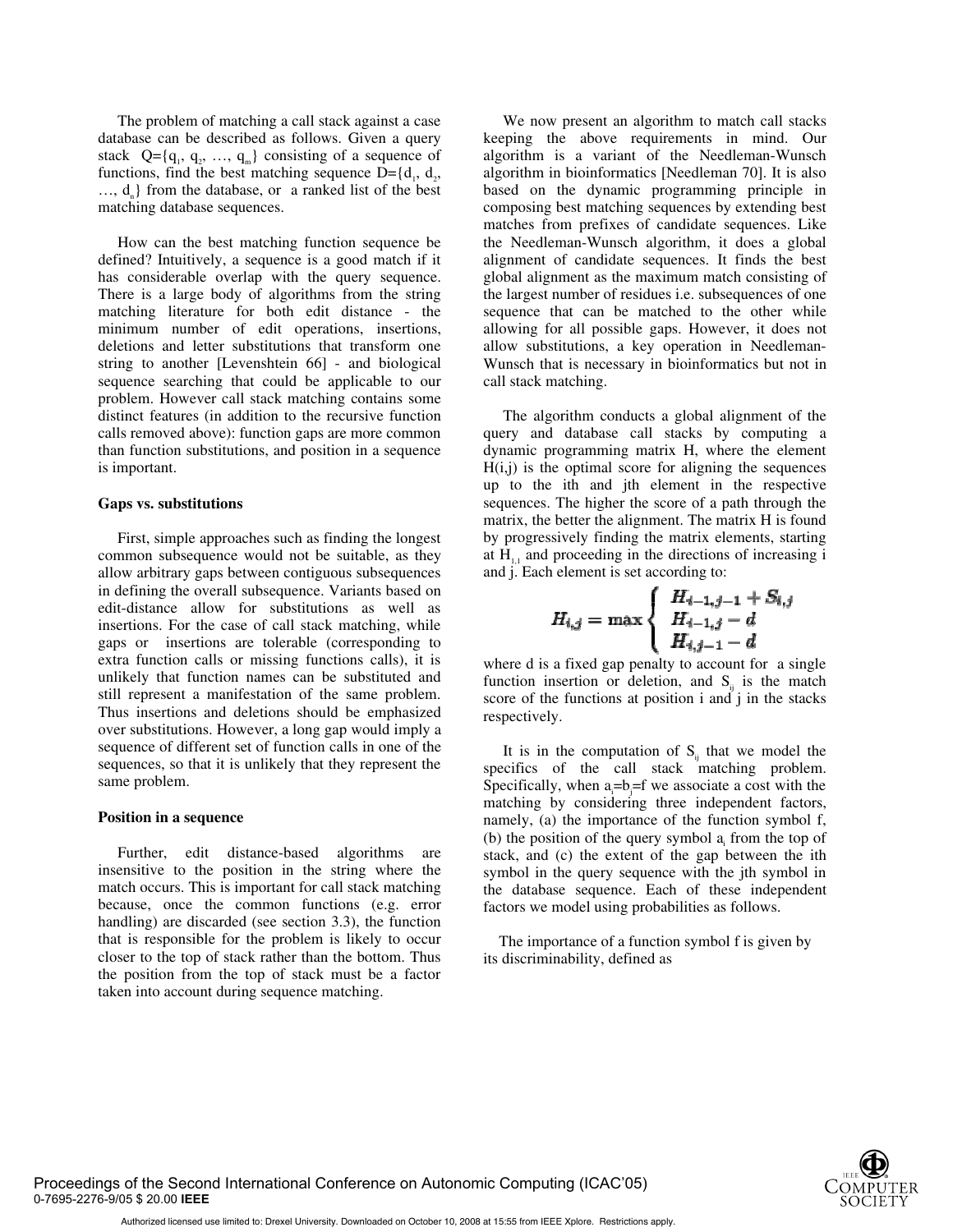$$
P_1(f) = 1 - \frac{\text{Number of stacks containing } f}{\text{Total number of stacks}}
$$

The position of the query symbol  $a_i$  from the top of the stack is given by

$$
P_2(a_i = f) = 1 - \frac{i}{m}
$$

where m is the length of the query call stack.

 The gap between the positions of the query and database call stacks is given by

$$
P_3(a_i, b_j) = e^{-\frac{|i-j|}{2}}
$$

using an exponential weighting of the gap penalty.

Since  $P_1$ ,  $P_2$ , and  $P_3$  are independent, the overall cost of match  $S_{ii}$  is given by their product as:

$$
S_{ij} = \begin{cases} P_1(f) * P_2(a_i) * P_3(a_i, b_j) \\ \text{when } a_i = b_j = f \\ 0 \quad \text{otherwise} \end{cases}
$$

#### **3.6. Indexing**

 The matching algorithm described above compares the query call stack with each call stack in the database. This clearly does not scale well to industrial-sized databases. To more quickly locate the most likely matches, a more scalable approach would be to create an index of the call stacks in the database. The difficulty is deciding upon a key on which to index, so that the index will return a superset of those call stacks that are most likely to be good matches for the query call stack. The matching algorithm can then be applied to that much smaller superset of good candidates. If it were not truly a superset, using the index would result in false negatives (missed matches).

 Postulating as before that the top of the stack (after removing the common error handling functions) contains the best discriminators for matching purposes, we constructed keys for a standard B+-tree by hashing the top J function names in the stack. We experimented with J varying from 1 to 4, and found little difference in the results. The hashing of course

raises the possibility of collisions (false positives), but we are applying the matching algorithm to all the results returned by the index anyway, so false positives simply end up being ranked very low. If any of the top 4 function names are missing, it's very unlikely to be the same problem.

 Creating the index entries is part of the normal population of the database: as new entries are inserted, the top J function names are concatenated, hashed, and stored with the resulting hash code as an additional column in the database over which a standard B+-tree is defined. When a query call stack is submitted, it goes through the exact same processing: it too is parsed and has its error routines removed, so that the key can be constructed by hashing the top J functions. This key is then used to query the database in far less time than it would take to access every call stack in the database. In general it is better to keep J small (say J=2), so that results aren't biased by how the function that first detects the problem is reached. However in practice it's very rare where the top two functions are the same but the third is different – usually the two stacks will be the same.

### **4. Experiments**

 In our initial experiment we have a collection of crash-stacks from crashes whose causes are unknown. We use simple matching to explore how often the identical stack occurs, in order to confirm that most of the software crashes are indeed due to a small number of underlying problems. This also allows the stacks to be collected into groups of identical stacks which can then be presented to a human analyst for further analysis and classification.

 The data consists of about 100 call stacks collected by Lotus Notes' Automatic Data Collection (ADC) mechanism at customer locations. When a Notes client crashes, NSD (Notes System Diagnostics) is called automatically to collect diagnostic data (which includes the call stacks of all threads along with other information such as the Operating System version, patch levels, etc). This is saved to a file on disk. When the client is restarted, it detects that it is restarting after a crash and automatically calls ADC to find the collected NSD output. It parses through it to find the call stack of the thread that crashed. It then normalizes the stack across platforms (pulls out only the function name, de-mangles C++ mangled names, reverses the call stack on some platforms that read the

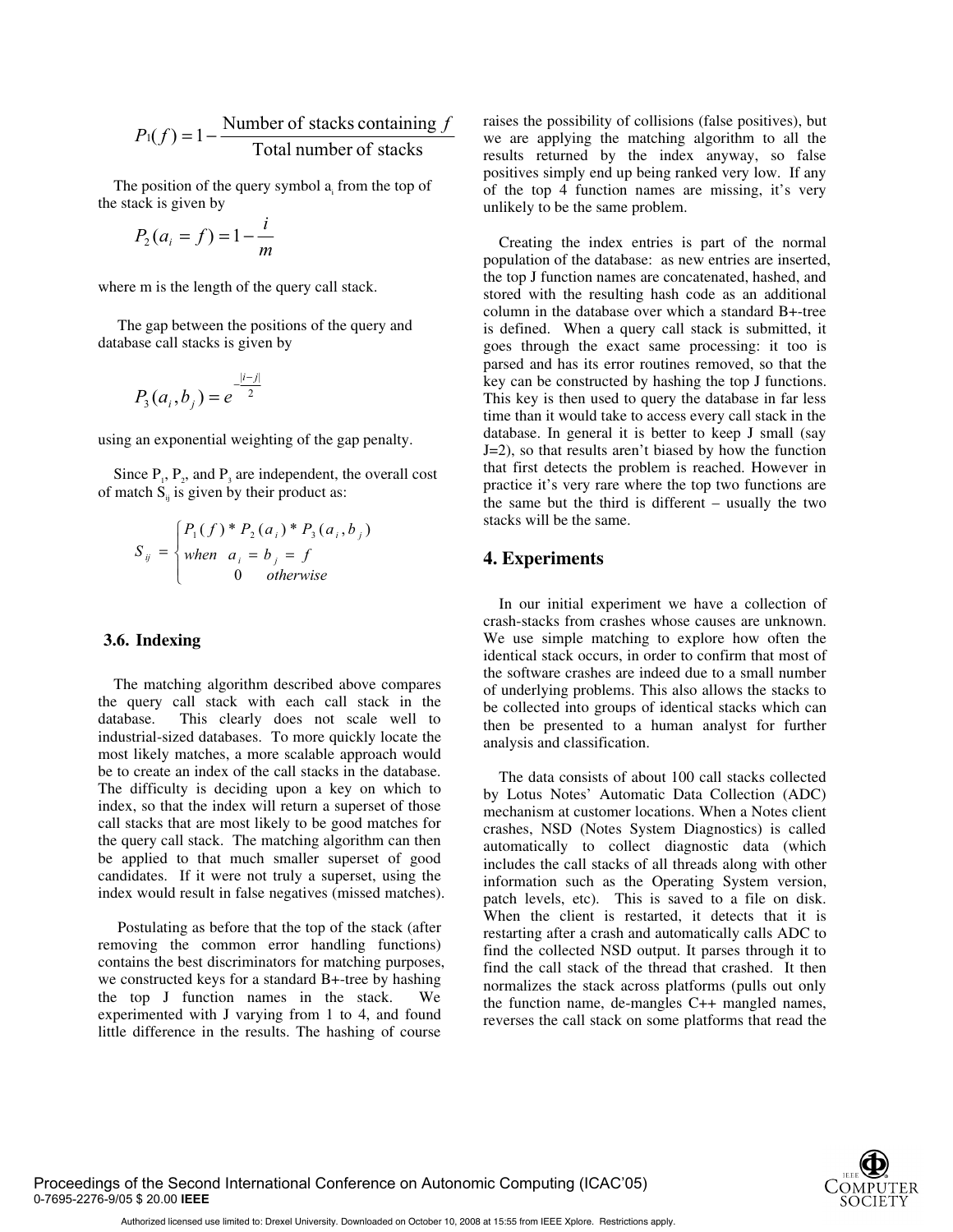stack from top to bottom instead of bottom to top, etc). The normalized stack is sent via email to a repository database where all crash-stacks are accumulated and provide the basis for matching.

 In our experiment the match-score between every pair of stacks is computed and all stacks with a 100% match-score are grouped together. This yields about 30 different groups of call stacks, which are then ordered by the number of stacks they contain. The cumulative frequency of the number of stacks in each group is shown in Figure 5 below. The largest group contains 31 identical stacks, the next largest contains 13 stacks, which are identical to one another but different from the stacks in the first group (raising the cumulative frequency to 44), and so on. Eventually we reach the groups that contain stacks that occur only once.



**Figure 5 – A small number of problems account for most of the crashes.** 

 If we assume that each group of identical stacks corresponds to the same underlying cause, the results clearly show that a large proportion of crashes are caused by a small number of problems. The two most common problems account for about 40% of the crashes, and fewer than half the total problems are responsible for 80% of the crashes. In fact these estimates are probably conservative, because stacks in different groups, although different, may in fact sometimes represent the same problem. Nonetheless, this demonstrates the potential of even a very simple method that simply looks for identical stacks. This will allow a large proportion of crashes to be automatically identified, and only a small number of remaining cases will need to be resolved by human analysts.

### **5. Related Work**

 Our work lies at the intersection of several areas: Automated software problem diagnosis, case-based reasoning, call stack analysis, and string matching.

 Automated testing techniques typically operate on the source code to automatically localize failures [Zeller 02, Choi 02]. However in our situation the source code is not available and users lack sophisticated software skills. Therefore we adopt a matching mechanism that does not require any knowledge from the users who report bugs. Other automated debugging techniques include: collecting software run-time state information from many users [Liblit 03], decision trees to build failure models [Chen 04, Podgurski 03], and discovering program invariants by building detailed execution state profiles using a collection of normal examples [Hangal 02, Ernst 01]. Compared with these approaches, we rely only on call stack information from crashes, instead of extensive and detailed information from many normal program executions.

 The general idea of solving problems by matching symptoms against a historical database is also a wellknown technique, known as case-based reasoning (CBR). It has been applied to customer support and help-desk situations [Acorn 92, Li 01], but these approaches try to find similarities in the problem report information supplied by users, not at the program execution level. The Microsoft Windows Error Reporting Service [Microsoft] collects crash data and groups crashes using module and application names and offsets, but does not consider call stacks or the approach of looking for repeated sequences in the stack.

 The collection and use of call stack information has also been explored. [Feng 03] uses call stack information to develop an anomaly detection algorithm for the purposes of intrusion detection, not problem diagnosis. [Lambert 01] describes the collection of Java stack traces and discuss various techniques for comparing call stacks. [Brodie 05] adopts a similar framework to ours but does not do stop-word and recursive function removal and uses a simpler matching algorithm which finds the highest weighted common subsequence of functions.

 There is a large body of literature in string matching algorithms, ranging from "Longest Common

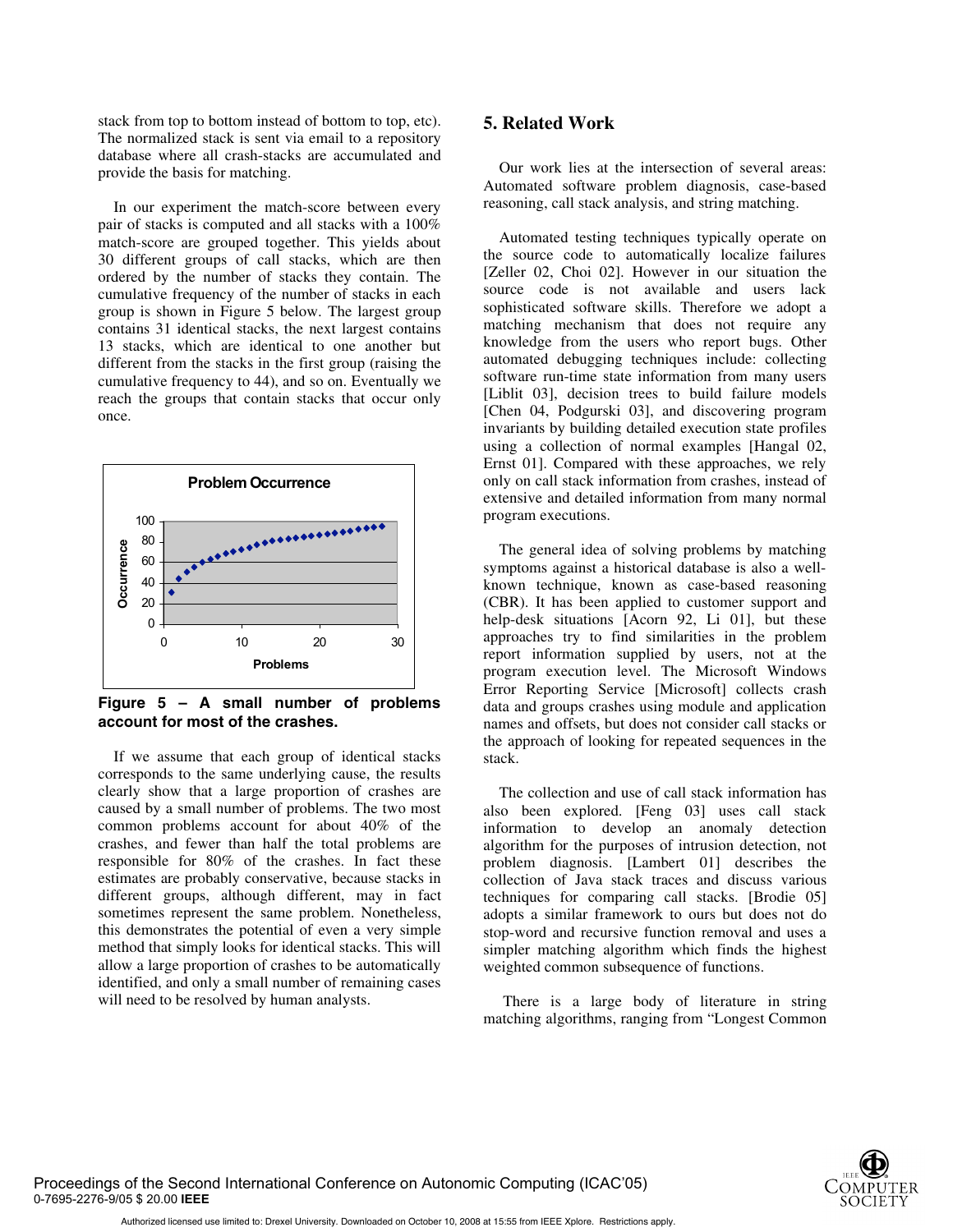Subsequence" to various adaptations of edit distance between two strings - the minimum number of edit operations, insertions, deletions, and letter substitutions that transform one string to another [Levenshtein 66] to suffix trees [Gusfield 98]. The string matching problem has also been addressed extensively in bioinformatics for biological sequence alignment. The subsequent literature on alignment has been enormous, and includes seminal papers such as the original Needleman–Wunsch dynamic programming solution [Needleman 70] and many others since then. Recently, the literature on basic methodology and tools development has been growing rather than shrinking, indicating that the alignment problem is still not solved in bioinformatics. As explained above, our algorithm is a variant of the Needleman-Wunsch algorithm with appropriate modifications for the problem of call stack matching.

# **6. Conclusion**

 Automated problem diagnosis is a critical component of any self-managing system and a prerequisite to self-healing. Much unnecessary work can be avoided by first determining whether a problem is already known or not, and automating that step requires methods to match the symptoms of the problem to those in the database of known problems. We have presented in this paper an initial system that enables efficient location and ranking of known problems, in response to a query providing a program call stack. By suitably removing common error and entry routines, indexing the case database, and using sophisticated matching algorithms, we have demonstrated an architecture that scales well for large databases while still having excellent precision and recall. The system is scheduled to be deployed within Lotus Notes/Domino 7.0, and other IBM products are considering its incorporation as well.

 In the future, we hope to further refine the matching algorithms, preprocessing, and indexing based upon further testing and customer experience on large databases from multiple products. We also hope to automate the detection of the error functions and other "stop-words", rather than relying upon domain experts to identify them. This will make the algorithm more generic. We also plan to fully integrate a learning component in the system. One can easily envisage a system that learns to adjust its matching procedure over time in response to feedback about which matches were or were not successful. (Some preliminary work in this direction appears in [Brodie 05]).

 Call stacks are only one type of symptom, and perhaps the easiest to match. In the future, we plan to extend the symptom database to incorporate a wide variety of symptom types in the database, in order to be able to handle a wider range of problem types and perhaps to exploit synergy between the specification of multiple symptom types to better isolate the best match in the database. Lastly, this symptom matching symptom must be integrated with other components into a comprehensive self-healing system.

# **References**

[Acorn 92] Acorn, T., and Walden, S., *SMART*: *Support Management Reasoning Technology for Compaq Customer Service*, Innovative Applications of Artificial Intelligence, Volume 4, 1992.

[Brodie 05] Brodie, M., Ma, S., Rachevsky, L, and Champlin, J., *Automated Problem Determination using Call-Stack Matching*, Journal of Network and Systems Management, special issue on self-managing systems, to appear.

[Chen 04] Chen, M., Zheng, A., Lloyd, J., Jordan, M., and Brewer, E., *Failure Diagnosis Using Decision Trees*, International Conference on Autonomic Computing, 2004.

[Choi 02] Choi, J.D. and Zeller, A., *Isolating Failure-Inducing Thread Schedules*, Proceedings of the Interational Symposium on Software Testing and Analysis, July 2002.

[Ernst 01] Ernst, M.D., Cockrell, J., Grisowold W. and Notkin, D., *Dynamically Discovering Likely Program Invariants to Support Program Evolution*, IEEE Transactions on Software Engineering, Volume 27, No. 2, February 2001.

[Feng 03] Feng, H. H., Kolesnikov, O., Fogla, P., Lee, W. and Gong, W., *Anomaly Detection Using Call Stack Information*, Proceedings of the 2003 IEEE Symposium on Security and Privacy, 2003, pg 62.

[Gusfield 98] D. Gusfield, J. Stoye, *Linear time algorithms for finding and representing all the tandem repeats in a string*, Report CSE-98-4, Department of Computer Science, University of California, Davis, 1998 [Hangal 02] Hangal, S. and Lam, M., *Tracking down software bugs using automatic anomaly detection,*  $24<sup>th</sup>$ International Conference on Software Engineering, 2002, pg 291.